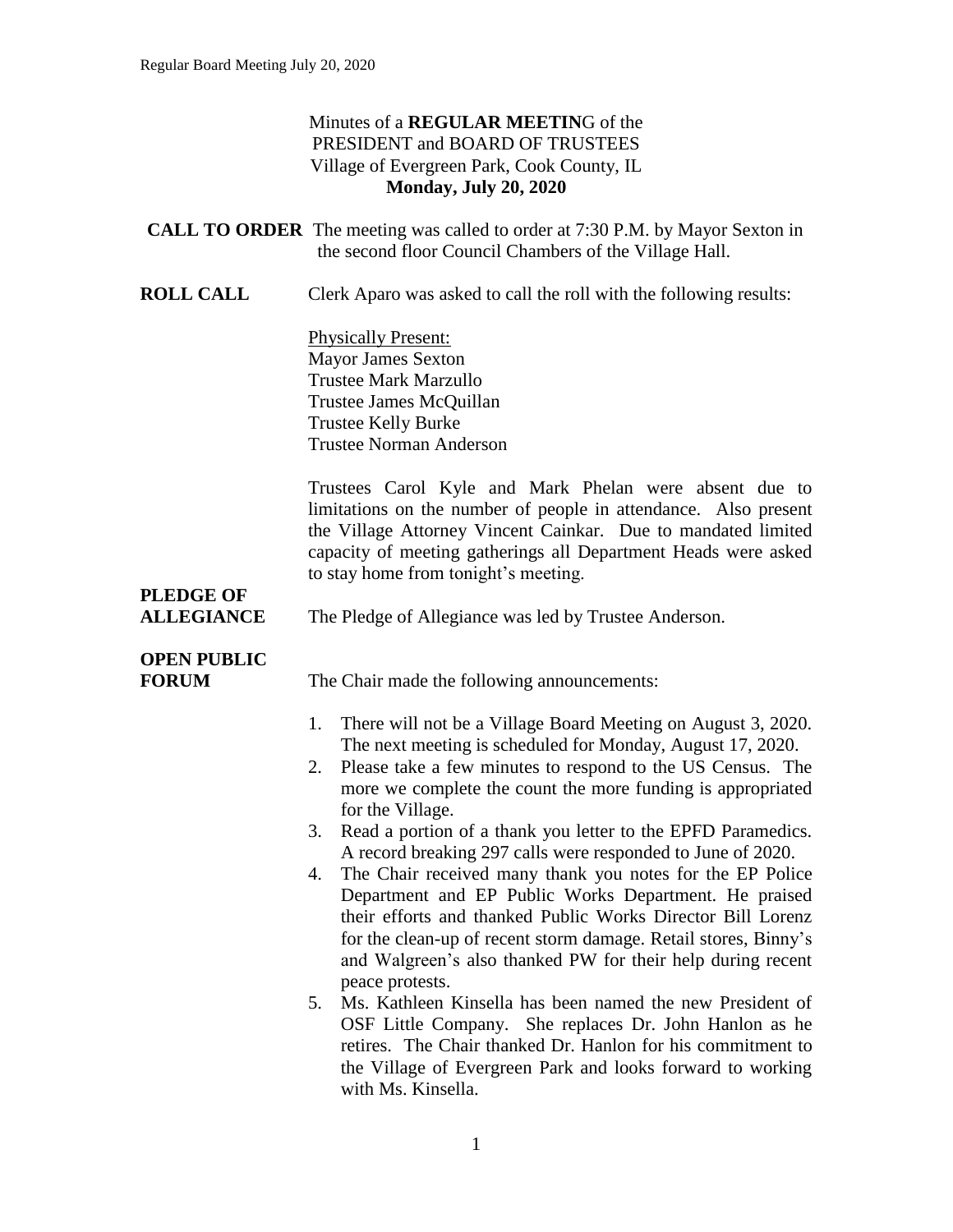- 6. All Village storm sewers have been treated with larvacide. West Nile is still an issue and precautions are still necessary.
- 7. Waste Management reports 754 tons refuse collected and 129 tons of recycle material collected in June 2020.
- 8. Special thanks to Geno Caruso for the great job he is doing an EP Driving Range. Usage has risen exponentially under this supervision.
- 9. The Chair stated Dick's Sporting Goods is locating to Chicago Ridge. He questioned why they did not come to the EP Plaza?
- 10. Vehicle Sticker renewal applications will be mailed out the end of July. Stickers must be displayed by September 15, 2020. For added convenience and extended hours the Currency Exchange at  $95<sup>th</sup>$  & Kedzie will also sell stickers for a nominal service fee. The Clerk explained The Village is rolling out the "Sticker Quicker Program" which allows on line purchases. This will reduce contact with the public and keep social distancing protocols. Special thanks to Deputy Kim Cericola and Treasurer Sawyers and the entire office for their implementation of this program.
- 11. Farmers Market is open every Thursday at Yukich Field from 7 am to 1:00 pm and will continue through October 2020. Congrats to OCS Director, Beth Novotney for a job well done.
- 12. The EP Chamber is hosting the annual Golf Outing at Fountain Hills on Friday, August 7, 2020.

### **CHAMBER**

**PRESENTATION** Ms. Kelly Moroney, EPCC Executive Director presented a gift card from Cousins Subs and a Chamber Shirt to Mayor Sexton in appreciation of his dedication to local businesses during this pandemic. Also present were Chamber President, Laura Freeman and Chamber Director, Laura Shallow. They reminded everyone to participate in the upcoming Golf Outing. The Chair thanked them for their support.

### **OPEN PUBLIC**

**AUDIENCE** Mrs. Helen Cuprisin, 9200 Block of Homan, questioned when she will be able to return to OCS office as a volunteer. She stated she misses the people and said it is a pleasure to be there. The Chair responded due to Gov. Pritzker's mandated restraints the office has opened full time but without volunteers. Senior programs have been limited and Senior Council intends to resume lunches in September. The Recreation and Youth Department are open with limited staff. He fully expects volunteers will be able to return shortly. He thanked her and all the other volunteers for their dedication to the Village.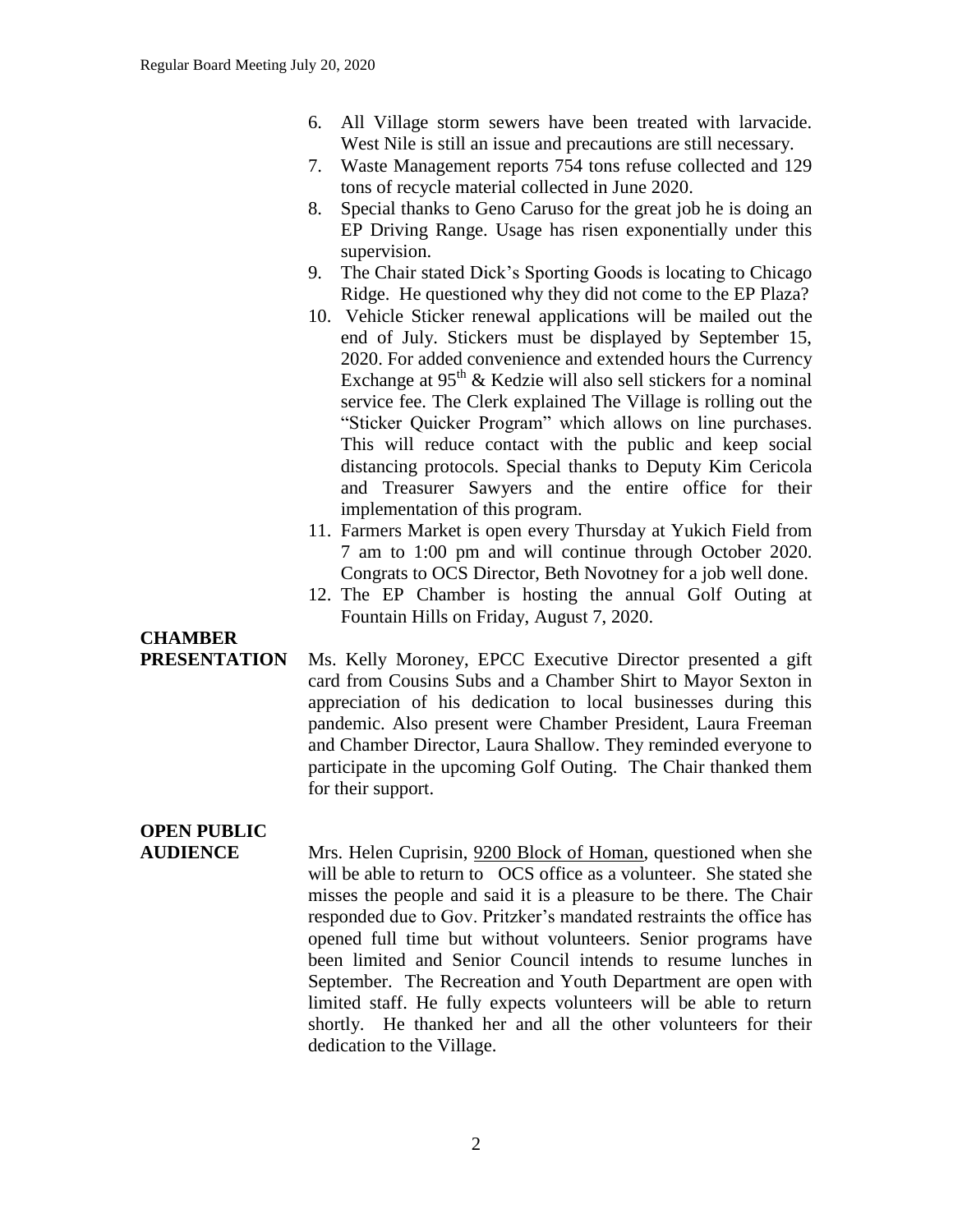The Chair added the Village Pantry usage has been off the charts with customers during this challenging time. He thanked all the volunteers for their Herculean efforts.

#### **REGULAR AGENDA**

**MINUTES** Motion by Trustee Marzullo second by Trustee Burke to waive the reading of the minutes of the June 15, 2020 Regular Board Meeting of the President and Board of Trustees as presented and passed by unanimous voice vote and so ordered by the Chair.

#### **EXECUTIVE SESSION REVIEW**

Motion by Trustee Marzullo second by Trustee Anderson to maintain confidentiality and not release minutes upon the six month review of Executive Session minutes from June 6, 2011, September 6, 2011, November 7 and November 21, 2011 and December 19, 2011 and April 2, 2012 and July 16, 2012. Upon roll call voting YES: Trustees Marzullo, McQuillan, Burke and Anderson; voting NO: None. The motion was passed and so ordered by the Chair.

# **RATIFY**

**MEETINGS** Motion by Trustee Marzullo second by Trustee McQuillan to ratify the actions of the Mayor and the Board of Trustees taken at the April 6, May 18, and June 15, 2020 meetings while the Governor's Executive Orders on COVD-19 were in effect. Upon roll call voting YES: Trustees McQuillan, Burke, Anderson and Marzullo; voting NO: None. The motion was passed and so ordered by the Chair.

#### **RESOLUTIONS**

**NO. 17-2020 &**

**NO. 18-2020** Motion by Trustee McQuillan second by Trustee Anderson to approve **RESOLUTION NO. 17 & 18-2020** with expenditures of the General Corporate Fund of \$ 522,211.84 and Water Management Fund in the amount of  $$146,455.88$  and the 95<sup>th</sup> St. TIF Fund, \$ 329,325.00 and the Capital Improvement Fund, \$ 116.79 and the Street Bond Fund, \$ 33,750.00 for a total of \$1,031,859.51 for **RESOLUTION NO. 17-2020**.

> Motion by Trustee McQuillan second by Trustee Anderson to approve **RESOLUTION NO. 18-2020** with expenditures of the General Corporate Fund of \$ 522,005.82 and the Water Management Fund  $$85,264.16$  and the  $95<sup>th</sup>$  Street TIF Fund,  $$$ 6,139.80 and the Capital Improvement Fund, \$7,464.67 and the Self Insurance Fund, \$ 7,464.47 and the Street Bond Fund, \$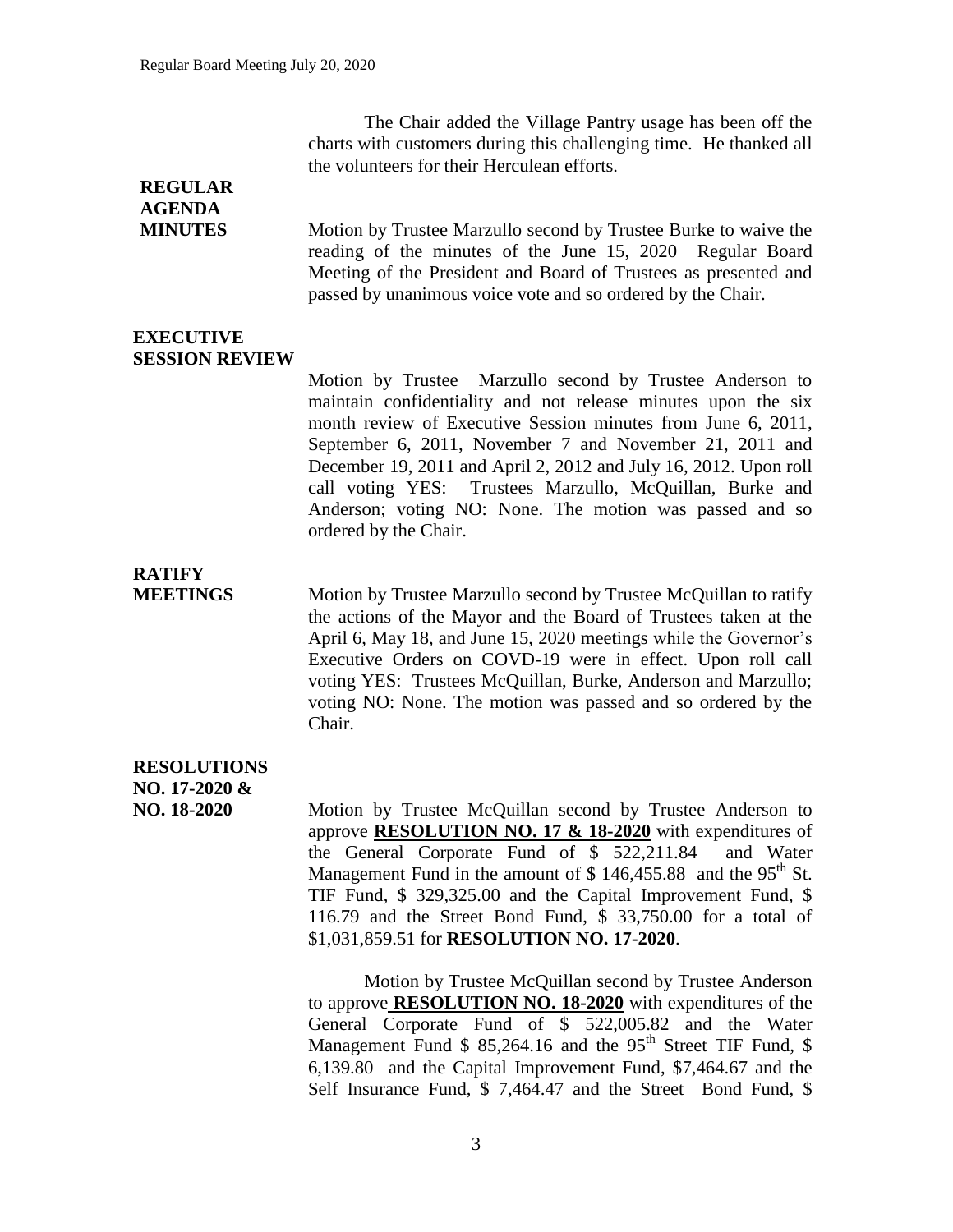36,770.00 for a total of \$ 657,644.25. Upon roll call, voting YES: Trustees Burke, Anderson, Marzullo and McQuillan; voting NO: NONE. The motion was passed and so ordered by the Chair.

### **VILLAGE COLLECTORS**

**REPORT** Motion by Trustee Marzullo second by Trustee McQuillan to approve the Village Collector's report for **June 2020** for information and file in the amount of \$ 1,806,374.61. The motion was passed by unanimous voice vote and so ordered by the Chair.

#### **WATER COLLECTORS REPORT**

Motion by Trustee Marzullo second by Trustee Anderson, to accept for file and information the Waters Collector's report for **June 2020** in the amount \$ 608,005.29. The motion was passed by unanimous voice vote and so ordered by the Chair.

# **TREASURERS**

**REPORT** Motion by Trustee McQuillan second by Trustee Burke to approve the Village Treasurer's report for **June 30, 2020** for information and file in the amount of \$ 6,541,776.34 in the General Fund and \$ 4,429,116.23 in the Sewer and Water Fund. The motion was passed by unanimous voice vote and so ordered by the Chair.

### **BUSINESS**

**CERTIFICATES** Motion by Trustee Anderson second by Trustee Marzullo to approve the Business Regulation Certificate for **Advocate Children's Medical Group Suite # 660** to operate a call center located at 9730 S. Western Avenue in Evergreen Park. Upon roll call, voting YES: Trustees Anderson, Marzullo, McQuillan and Burke; voting NO: NONE. The motion was passed and so ordered by the Chair.

> Motion by Trustee McQuillan second by Trustee Anderson to approve the Business Regulation Certificate for **Masterwireless-87th Inc. /DBA Boost Mobile** to operate a retail store for cellular sales and service located at 8734 S. Kedzie Avenue in Evergreen Park. The Chair noted they are moving from a previous location of 8730 S. Kedzie Avenue. Upon roll call, voting YES: Trustees Marzullo, McQuillan, Burke and Anderson; voting NO: NONE. The motion was passed and so ordered by the Chair.

### **SOUTHWEST CONFERENCE OF**

**MAYORS DUES** Motion by Trustee Marzullo second by Trustee McQuillan to approve the Mayor's request for membership dues for FY 2021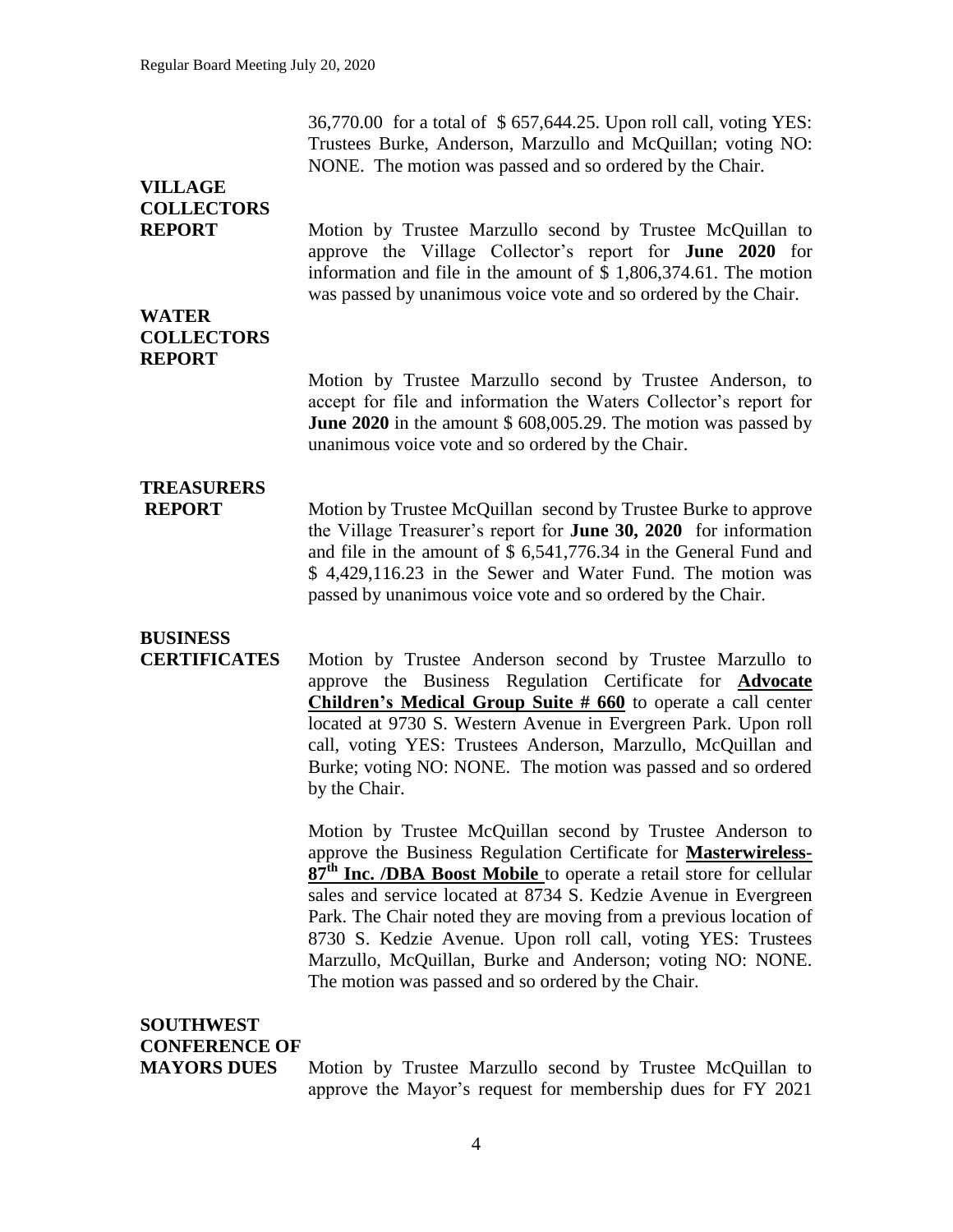from July 1, 2020 to June 30, 2021 for the Southwest Conference of Mayors in the amount of \$ 5,500. The Chair noted this is a valuable membership. Upon roll call, voting YES: Trustees McQuillan, Burke, Anderson and Marzullo; voting NO: NONE. The motion was passed and so ordered by the Chair.

### **DISCUSSION OF REDUCTION OF**

**LICENSE FEES** Motion by Trustee Marzullo second by Trustee McQuillan to authorize the Mayor as Liquor Commission to use discretionary judgement and apply discounts on an individual basis for 2020-21 Liquor Licenses. A short discussion took place regarding the closure of many businesses in EP due to the Co-Vid pandemic shut down. The closures meant many active businesses had no ability to stay open while others were allowed only carry–out orders for (3) three months. Restaurants and bars have taken a hard hit during this pandemic. Trustees agreed this has been a difficult time for business owners. Suggestions included charging half year fees to the affected businesses and no fees to businesses that did not open. The Mayor will meet with business owners and report his decisions for approval at the next Board meeting. Upon roll call, voting YES: Trustees Burke, Anderson, Marzullo and McQuillan; voting NO: NONE. The motion was passed and so ordered by the Chair.

# **BUDGET**

**DISCUSSION** Mr. Sawyers was absent tonight. The Chair reported the findings of a recent discussion with the Treasurer. The Chair reported until the pandemic struck in March the Village was operating at a record pace. The Plaza is suffering from the imposed lockdown. Due to the shelter in place, gas taxes were down, transfer taxes also declined. A brief discussion took place regarding reducing capital expenditures and possible revenue enhancements. The Chair asked the Trustees for their input regarding next year's budget.

> The Chair implemented a hiring freeze and Department heads cut \$750,000 from their collective budgets. The Chair added he will never defund the Police Department. We are down (6) six full time Police officers due to retirement. When the academy reopens these positions will be filled and are not part of the hiring freeze. An estimated \$113,000 is coming from Cook County reimbursements. The Chair stated everything will be considered and decided as a group when the November budget is finalized. No Vote taken only a discussion.

# **ENGINEER'S**

**REPORT** Mr. Klass was asked not to attend tonight's meeting.

#### 5